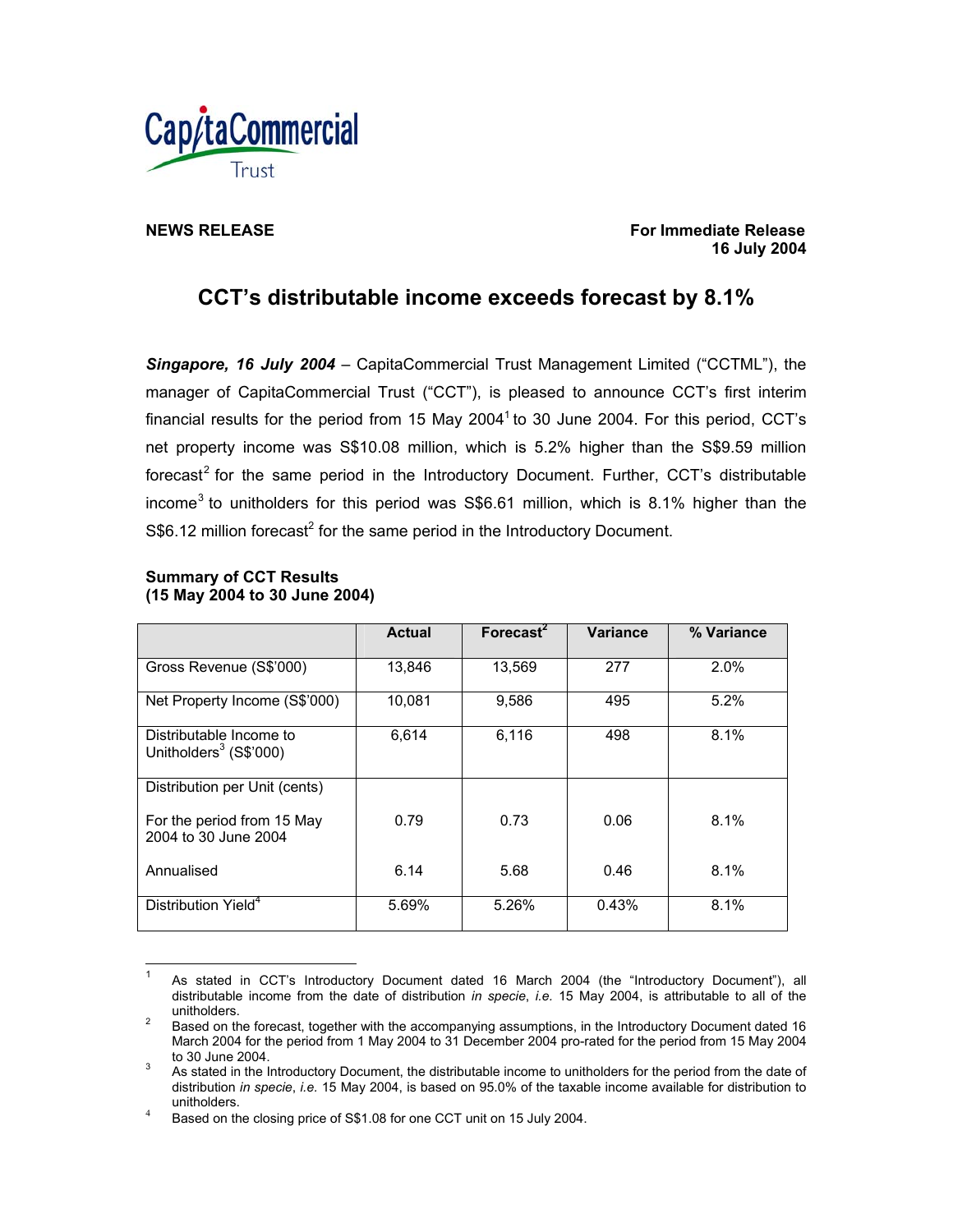The higher distributable income for the period from 15 May 2004 to 30 June 2004 is attributed to the actual gross revenue for this period being higher than the forecast<sup>2</sup> gross revenue by S\$0.3 million. This is due to renewals and new commitments at rental rates which are above forecast rental rates, and lower property operating expenses due to more effective cost management.

Mr Soong Hee Sang, CEO of CCTML, said, "We are pleased that CCT has been well received by the market since its debut, trading at a current yield of  $5.3\%$ <sup>4</sup>. We will continue to strive to deliver growth through active asset management as well as to exploit and gain cost efficiencies through our sizeable portfolio. We are also on the lookout for suitable acquisition opportunities. Looking ahead, the positive economic forecast for Singapore augurs well for the outlook for Grade A office space in the Central Business District in Singapore. 68.0% of CCT's portfolio comprises Grade A office space. We expect to deliver the annualised forecast distribution of 5.68 cents per unit for 2004."

# **About CapitaCommercial Trust**

CCT is Singapore's first commercial REIT. Its aim is to own and invest in real estate and real estate-related assets which are income-producing and used, or predominantly used, for commercial purposes. CCT currently owns a S\$2 billion portfolio of seven prime properties in the Central Business District of Singapore. The properties are Capital Tower, 6 Battery Road, Starhub Centre, Robinson Point, Bugis Village, Golden Shoe Car Park and Market Street Car Park.

Launched on 11 May 2004, CCT was launched by CapitaLand Limited via an innovative capital reduction exercise. CapitaLand retained 40.0% of the CCT units and distributed the remaining 60.0% to its then existing shareholders *in specie*.

CCT is managed by an external manager, CCTML, which is an indirect wholly-owned subsidiary of CapitaLand, one of the largest listed real estate companies in Asia.

Visit CCT's website at www.capitacommercial.com for more details.

Issued by CapitaCommercial Trust Management Limited